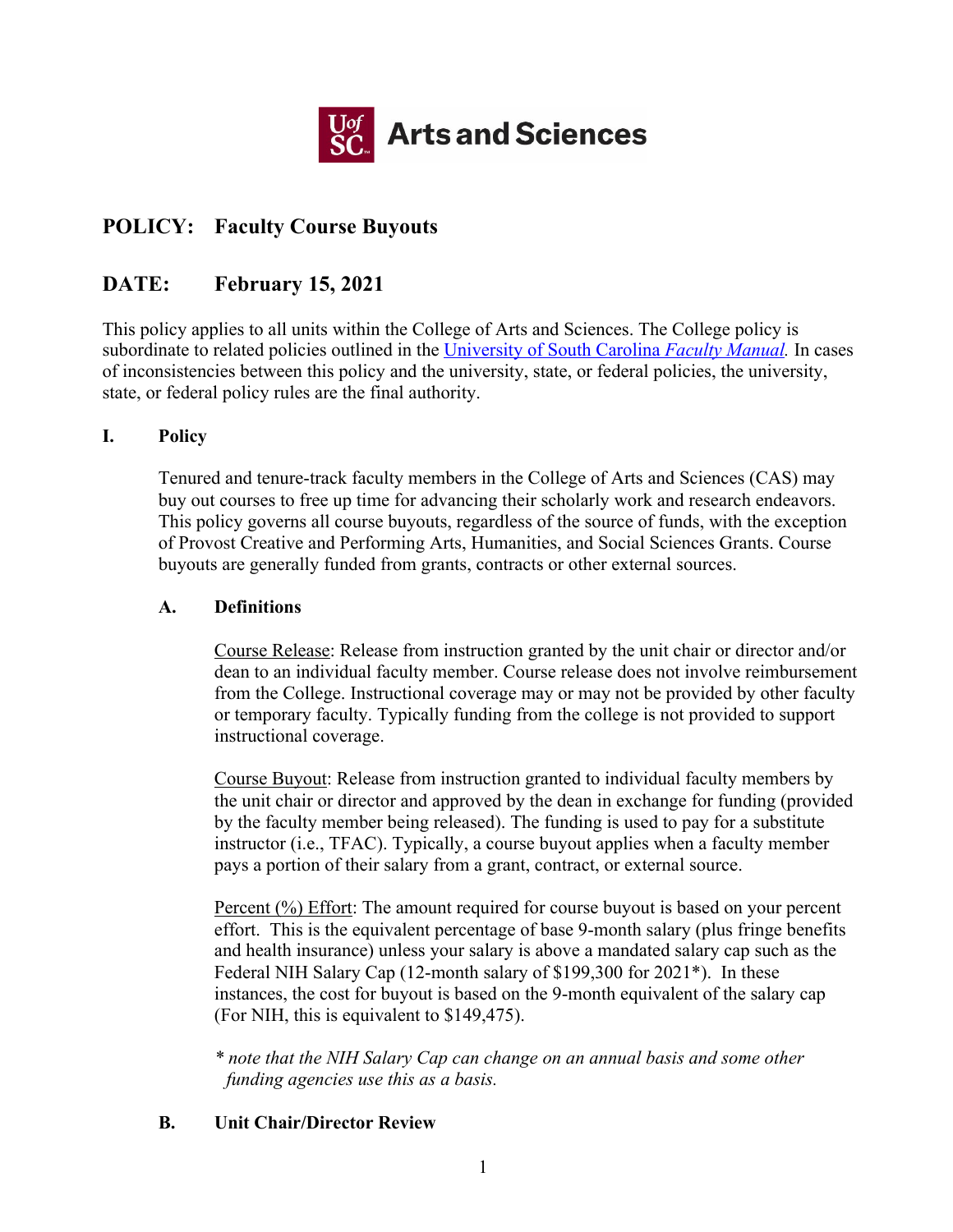The unit chair or director has authority to approve or deny course buyout requests based on overall departmental needs including continuity of course offerings. The unit chair or director should assess the impact of the proposed course buyout on the department/program's curriculum. A course buyout will only be considered if the department/program's curricular needs can be met.

The following factors should be considered by the unit chair or director:

- a. Department/program needs (curriculum schedule, faculty on leave, administrative or service assignments),
- b. Course enrollment numbers,
- c. Other instructional releases,
- d. Suitable teaching replacements, and
- e. Number of sabbaticals or availability of other faculty in the department.

Faculty holding joint appointments will be governed by terms of the appointment for teaching responsibilities and teaching load. Course buyouts of cross listed courses must also have approval of both impacted units.

Faculty are strongly encouraged to buyout graduate courses first and undergraduate courses second.

### **C. Service and Administrative Responsibilities**

A course buyout does not release a faculty member from his or her professional obligations to the university, including service responsibilities. A faculty member buying out of a course will be expected to participate fully in service and administrative duties. The buyout is strictly for teaching and must not be construed as approval for a full-time appointment to research.

### **D. Timing**

A faculty member requesting a course buyout must plan accordingly to provide sufficient notification to the unit chair or director.

Requests for fall semester buyouts should be submitted by the previous July 1. Requests for spring semester buyouts should be submitted by the previous November 1, but no later than December 1.

#### **E. Course Buyout Calculations**

A common practice at peer institutions across the nation to buyout one semester is to set the rate at 25% of faculty base salary, plus fringe benefits. The CAS has decided to set a slightly lower salary rate. Effective immediately, the cost of a semester buyout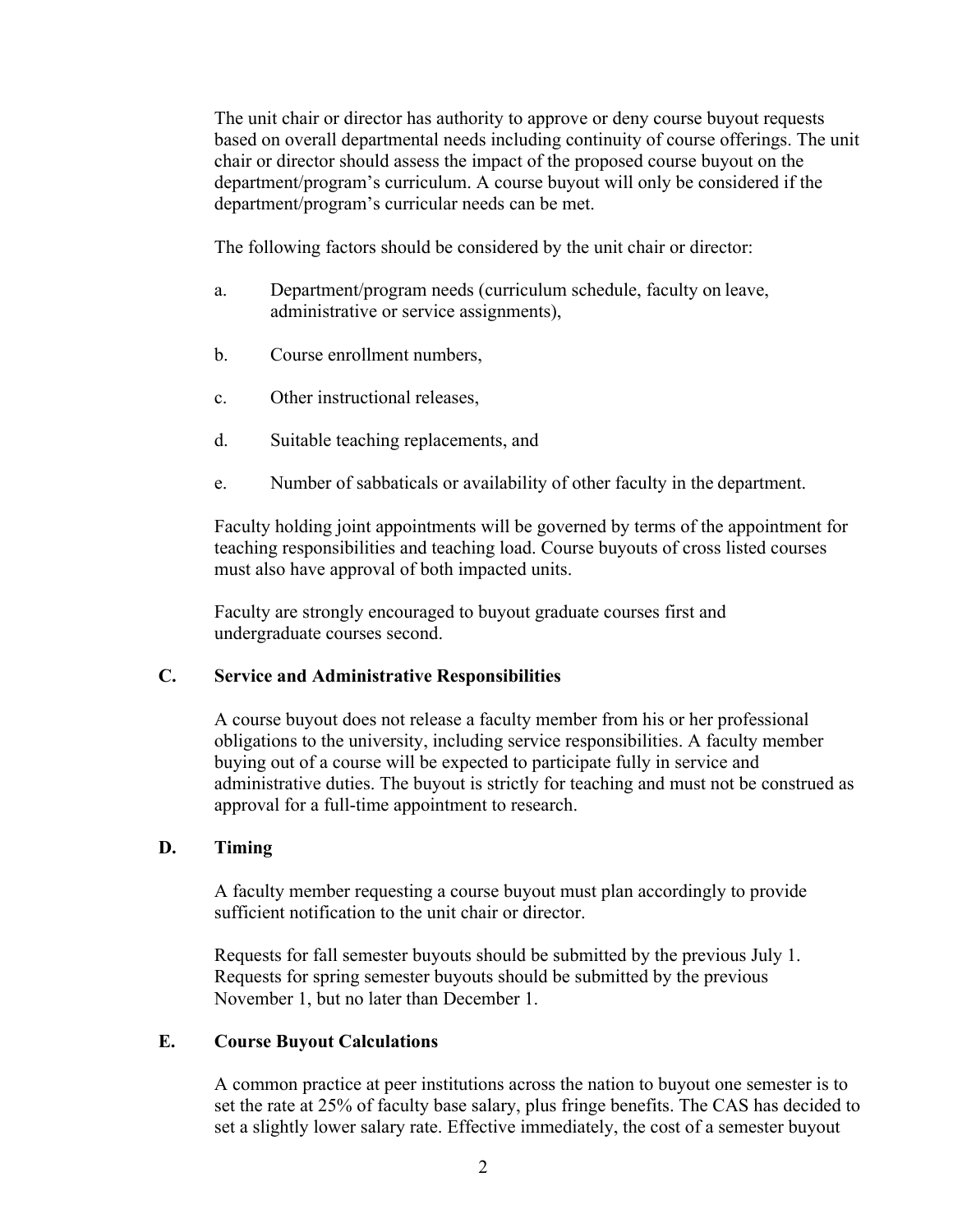will be 20% of a faculty base salary, plus fringe benefits or 9-month equivalent of the NIH Salary Cap. Calculations for % of 9-month salary for varying teaching loads is shown below, with examples in Table 1.

a. 1:1 Teaching Load

The rate for a single course is therefore 20% of the faculty member's 9-month base salary. The cost of a semester buyout can be determined by multiplying the sum total of a faculty member's 9-month base salary or grant mandated salary cap (to include applicable fringe and health benefits) by 20%.

b. 2:2 Teaching Load

The rate for a single course is therefore 10% of a faculty member's 9-month base salary and the cost of each course buyout can be determined by multiplying the sum total of a faculty member's 9-month base salary or grant mandated salary cap (to include applicable fringe and health benefits) by 10%.

c. 2:3 Teaching Load

The rate for a single course is therefore 8% of a faculty member's 9-month base salary and the cost of each course buyout can be determined by multiplying the sum total of a faculty member's 9-month base salary or grant mandated salary cap (to include applicable fringe and health benefits) by 8%.

d. 3:3 Teaching Load

The rate for a single course is therefore 6.7% of a faculty member's base salary and the cost of each course buyout can be determined by multiplying the sum total of a faculty member's 9-month base salary or grant mandated salary cap (to include applicable fringe and health benefits) by 6.7%.

|  |  |  |  |  |  | Table 1: Examples of course buy out costs for varying 9-month salaries |
|--|--|--|--|--|--|------------------------------------------------------------------------|
|--|--|--|--|--|--|------------------------------------------------------------------------|

| 9 month base   | Costs to buyout 1 course based on teaching load* |               |              |                 |  |  |
|----------------|--------------------------------------------------|---------------|--------------|-----------------|--|--|
| salary         | 1:1 $(20\% 9 m)$                                 | $2:2(10\%9m)$ | $2:3(8\%9m)$ | $3:3(6.7\% 9m)$ |  |  |
| \$75,000       | \$15,000                                         | \$7,500       | \$6,000      | \$5,025         |  |  |
| \$100,000      | \$20,000                                         | \$10,000      | \$8,000      | \$6,670         |  |  |
| $> $149.475**$ | \$29,895                                         | \$14,948      | \$11,958     | \$10,015        |  |  |

*\* calculation does not include fringe benefits (30.09%) or health insurance costs, see UofSC SAM website for most recent fringe benefits rates & insurance costs.*

*\*\* NIH Salary cap as of Jan. 2021 (this is subject to change and can be restricted by the year award was made)* 

## **F. TFAC Funding**

The salary savings generated by course buyouts will be retained by the College; in return, the College will provide funding to the unit for a TFAC, if necessary, to cover the core curriculum, subject to enrollment minimums. When submitting a TFAC request, please indicate if the request is to cover a course buyout and the faculty member's name.